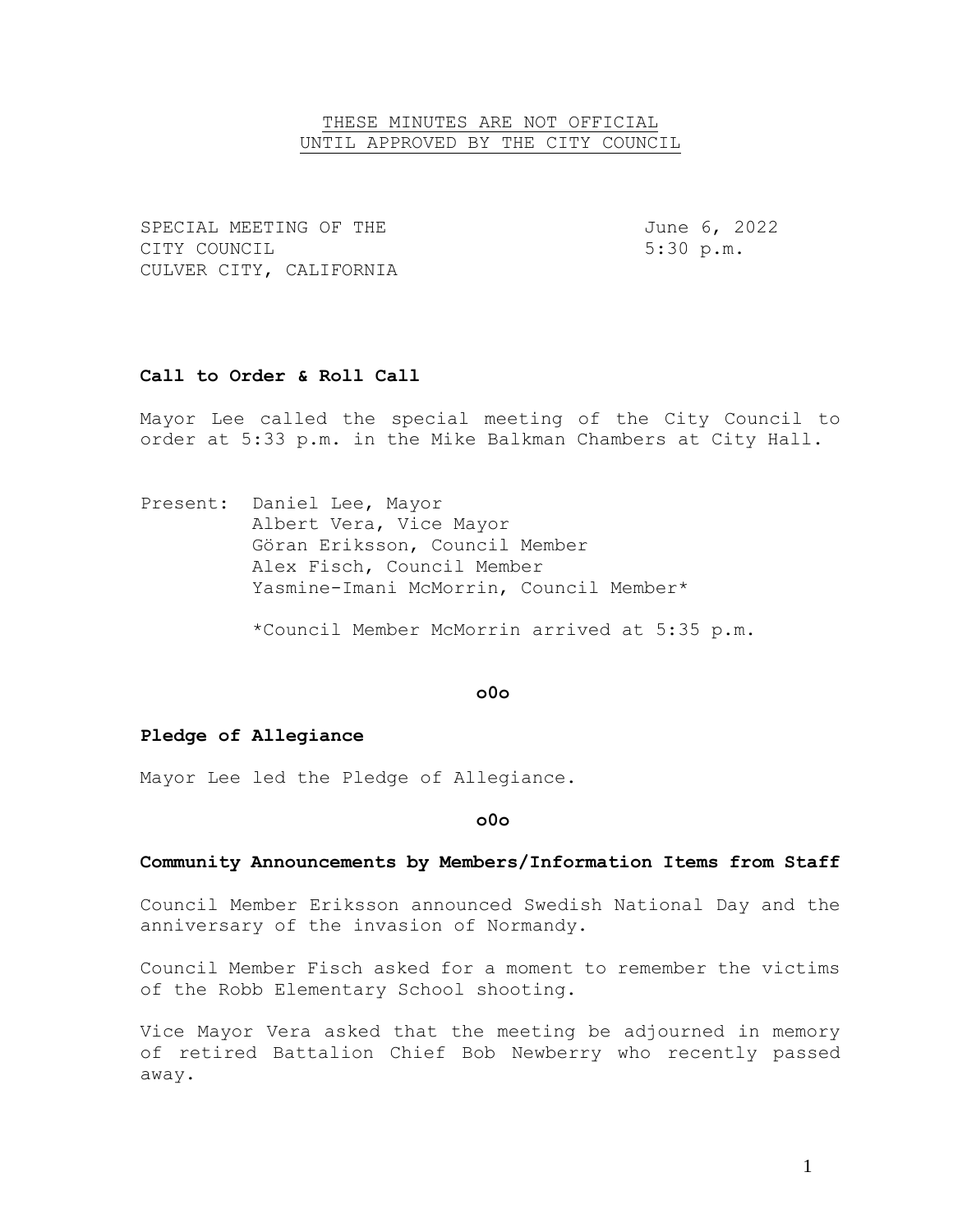Council Member McMorrin discussed gun violence and the alarming mass shooting in Texas; reported that parents and community members were coming together to support a Culver City-centric gun-free school zones rally with March for Our Lives; she discussed the importance of minimalizing gun violence and coming together as a community; additional information available at bit.ly/communitymarch; she acknowledged National End Gun Violence Day to Remember Survivors and Victims of Gun Violence; discussed access to reproductive health and reproductive rights; and she received consensus that the City Council agendize consideration of a letter of support for Senator Kamlager's Senate Bill (SB) 1245.

Mayor Lee personally acknowledged that the meeting was being convened on unseated Tongva land; reminded everyone to vote in the June 7 election noting that people could register on the same day; discussed activities and sponsorships for the Juneteenth Celebration on the Culver Steps and invited everyone to attend; discussed gun violence as the leading cause of death for children in the United States; suicide by gun; safe gun ownership; encouraged people to attend rallies in either Culver City or other areas; and he asked that the meeting be adjourned in memory of people who have died by gun violence.

Heather Baker, City Attorney, discussed the status of the Oil Termination Ordinance for the Inglewood Oil Field adopted in October 2021; efforts to avoid litigation; extension of the Tolling and Confidentiality Agreements; updates to the public; the timeframes; she indicated that the update would be placed on the City's Inglewood Oil Field website and through the email notification system; she reported that the City Council had issued a letter of support for certain provisions of the governor's budget proposal that would support just transition programs for oil and gas workers; and she indicated that the City had been involved in the Los Angeles County Just Transition Task Force that had also issued a similar letter.

Jeremy Bocchino, City Clerk, discussed the vote center and locations for the vote by mail ballot drop boxes for the countyrun June 7 election.

#### **o0o**

#### **Joint Public Comment - Items NOT on the Agenda**

Mayor Lee invited public comment.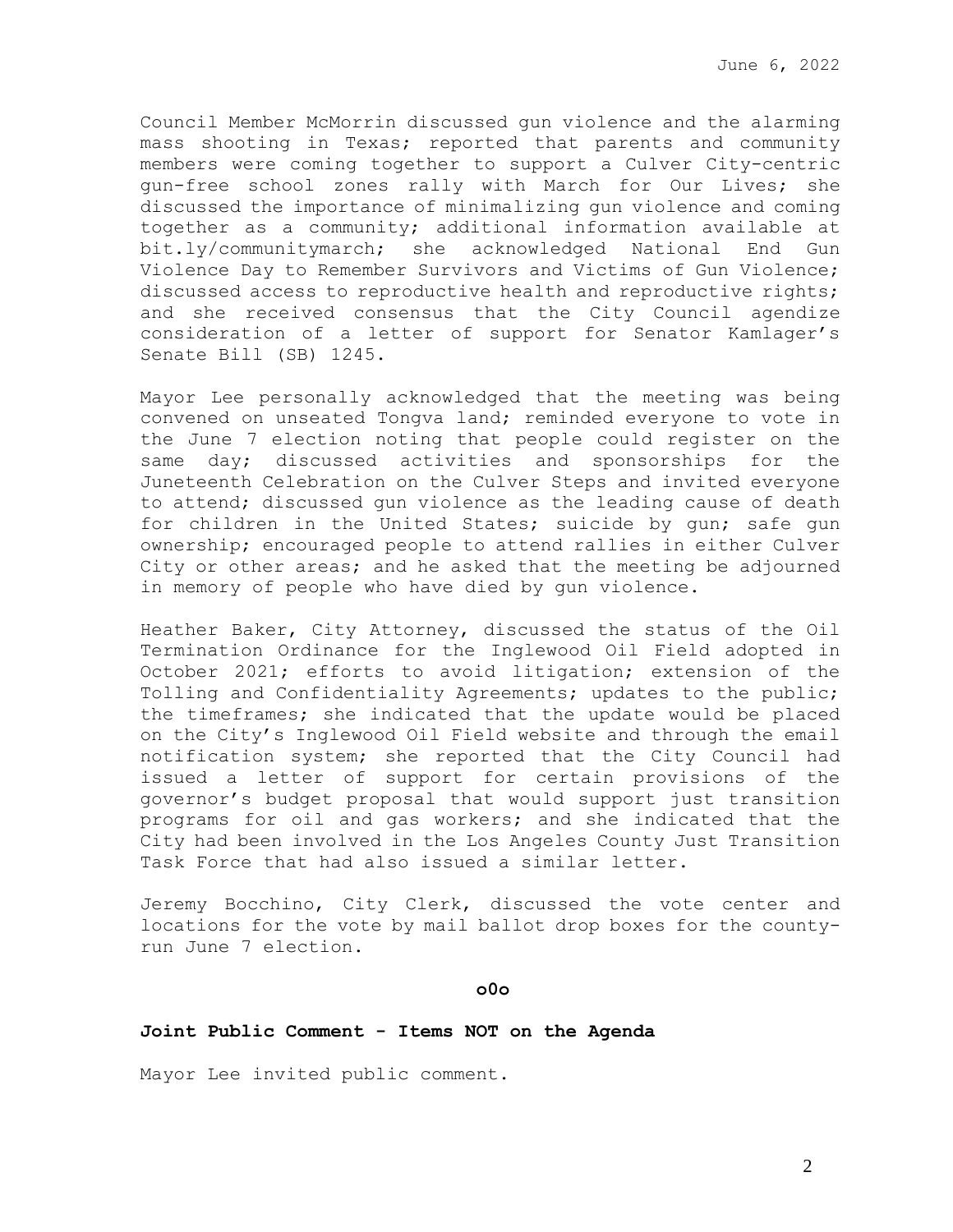The following members of the public addressed the City Council:

Cindy Bailey was called to speak but was not present on Webex.

Bryan Sanders, Common Sense Culver City, discussed the upcoming series of marches; concern with implying that safety in schools would be about demonizing the gun shop owners; his previous requests for an update about the YIMBY lawsuit; information on the YIMBY website that Culver City lost the lawsuit; the appeal; he requested official communication from the City to the public about the issue; and he discussed discrimination by a Commission Chair who disregarded survey data due to the age of the respondents.

Kelli Estes discussed hypocrisy; the budget meetings; disappointment expressed at the lack of support for additional taxes; financial status of the City; wasteful spending; defunding the police; the inequitable Community Garden; improvements to the Washington Boulevard underpass; and the decline of the area around the Senior Center.

Steve Siegel expressed concern that certain Council Member statements only touched the surface of things and promulgated propaganda; wanted to see a discussion of mental illness; discussed getting to the root of the problem; obtaining weaponry; a recent meeting with the principal at the High School and the Superintendent; concern with ignoring what residents and parents want; taking action without consulting parents; removal of Honors English; the concept of children voting; and concern with school safety.

Mayor Lee asked that comments be kept to Items NOT on the Agenda and indicated that Mr. Siegel would be added to the list of speakers for Item C-1.

Rosi Gabl asserted that the City Council placed important topics at the end of the agenda and she discussed lowering the voting age to 16.

Jeremy Bocchino, City Clerk, indicated that Ms. Gabl would be added to the list of speakers for Item C-1.

Max Gabl was called to speak but was not present in the meeting.

Denise Neal spoke on behalf of Eric Gray requesting a face to face meeting regarding concerning statements made, and disregard of inclusionary protocols, at the June 1, 2022 meeting of the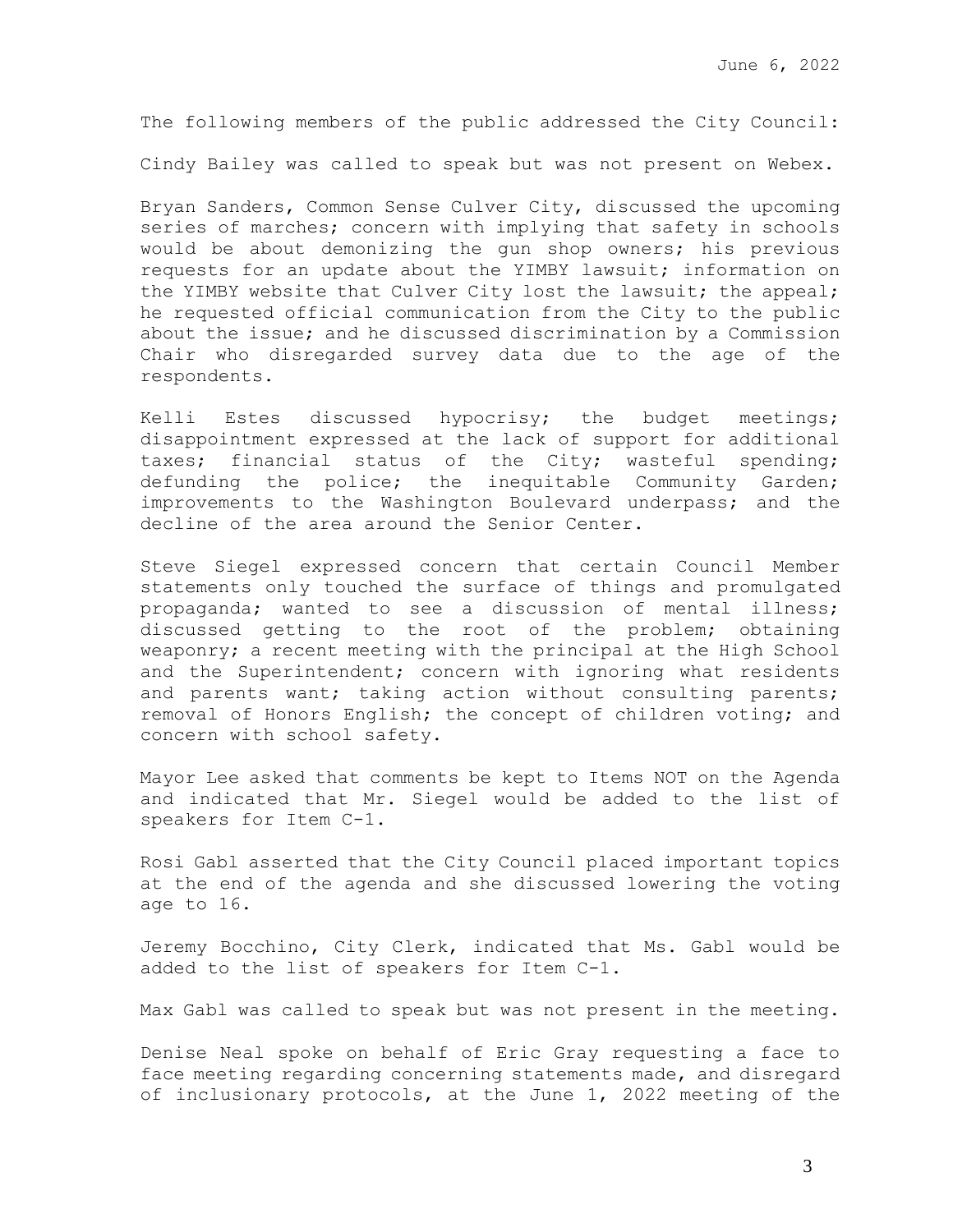Fiesta La Ballona Committee; discussed prioritized participant selection guidelines; online information sources; she encouraged the City Council to listen to the recording of the meeting and review the minutes; and she noted the need for diversity, equity, and inclusion as a part of every municipal selection process.

Max Gabl discussed the situation in Europe where guns are not allowed and asserted that the government wanted to disarm the population.

### **o0o**

#### **Receipt and Filing of Correspondence**

MOVED BY COUNCIL MEMBER FISCH, SECONDED BY COUNCIL MEMBER MCMORRIN AND UNANIMOUSLY CARRIED, THAT THE CITY COUNCIL RECEIVE AND FILE CORRESPONDENCE.

**o0o**

#### **Order of the Agenda**

No changes were made.

**o0o**

**Consent Calendar Items**

Item C-1

**CC - Approval of Proposed Ballot Measure and Ballot Question Language to Amend the City Charter to Lower the Voting Age to 16 for Culver City Municipal Elections and Culver City Board of Education Elections for Placement on the November 2022 Election Ballot** 

Jeremy Bocchino, City Clerk, discussed procedures for submitting public comment and she provided a summary of the material of record.

Discussion ensued between staff and Council Members regarding communication between the City and Culver City Unified School District (CCUSD); previous consideration of the item; Charter requirements that CCUSD follow state law; clarification regarding the need to include CCUSD in the ballot question; and a request to pull the item and reagendize it for further community conversation to add transparency.

4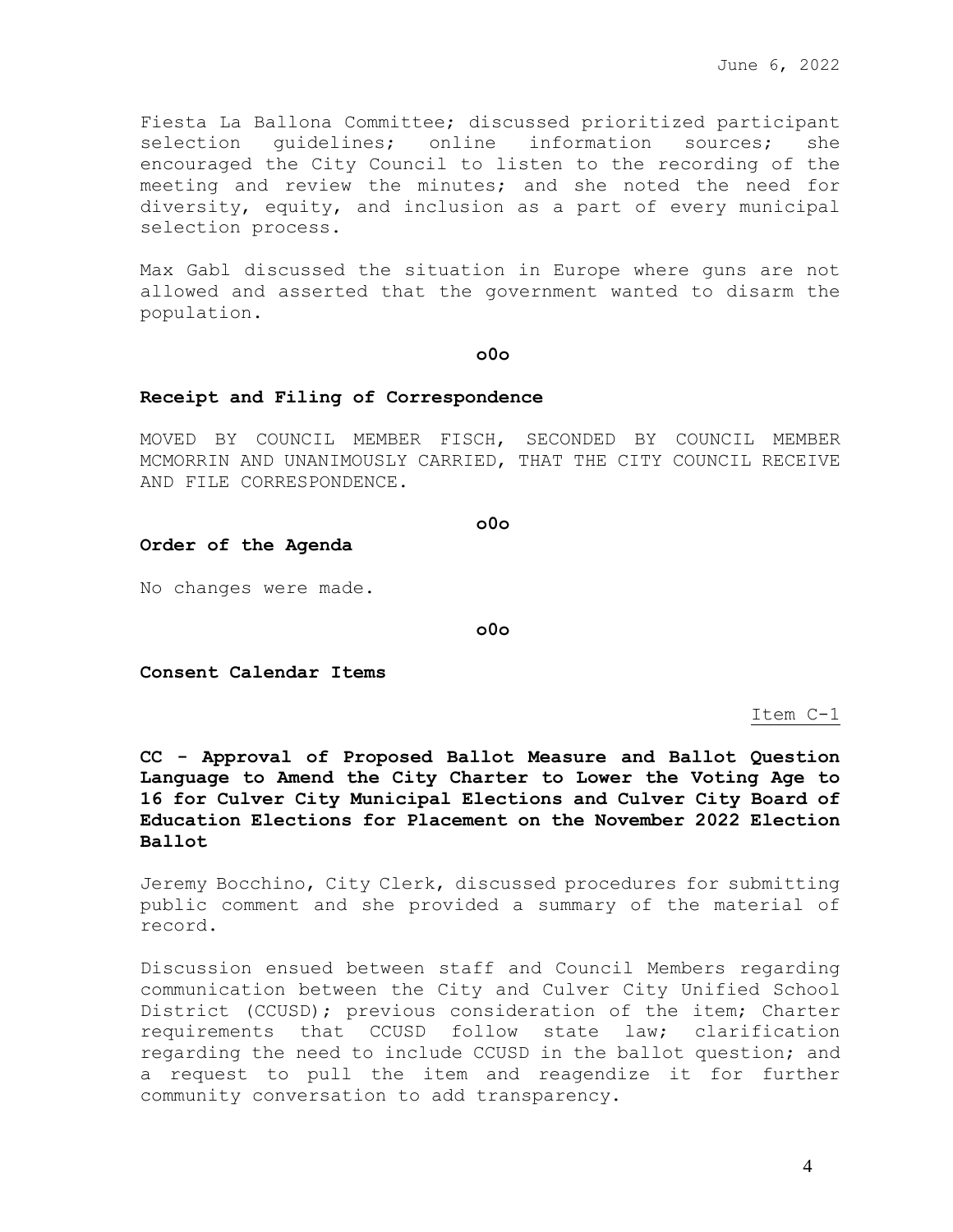MOVED BY VICE MAYOR VERA AND SECONDED BY COUNCIL MEMBER ERIKSSON THAT THE CITY COUNCIL REAGENDIZE CONSIDERATION OF THE ITEM AT A LATER DATE.

THE MOTION FAILED BY THE FOLLOWING VOTE:

| AYES: | ERIKSSON, VERA |                      |
|-------|----------------|----------------------|
| NOES: |                | FISCH, LEE, MCMORRIN |

Mayor Lee invited public comment.

The following members of the public addressed the City Council:

Ron Ostrin discussed consideration of increasing the age when one can buy a rifle; concern with a power grab; lack of discussion about the School Board or allowing people outside of the City to vote in municipal elections; the radical shift proposed; the discussion of the item on March 28, 2022; uncertainty reflected in the minutes; exclusionary politics; the need for citizens to be involved; extreme progressive policies; he felt the item required further discussion and should not be on the Consent Calendar; and he encouraged citizens to get involved and bring back common sense to the City in the November election.

Nancy Barba was called to speak but was not present on Webex.

Jamie Wallace questioned why the item was on the Consent Calendar; discussed lack of a discussion about School Board electors; the effective date; time available to work out the logistics and whether the School Board should be included; creating a special class of voters; costs; responsibility; special ballots; private schools; serious issues that require discussion in a public forum; concern with the item being considered at a special, early City Council meeting; logistical and legal issues to work out; and concern with staff workload.

Khin Khin Gyi discussed the lack of appropriate attachments; consolidating City and School District elections with county elections; increased costs; the pace of maturity; and she felt the item should be reagendized for full discussion by all members of the electorate.

Jeannine Wisnosky Stehlin indicated that the current Consent Item was a reason for public distrust; discussed lack of transparency; the vote at the March 28, 2022 meeting that did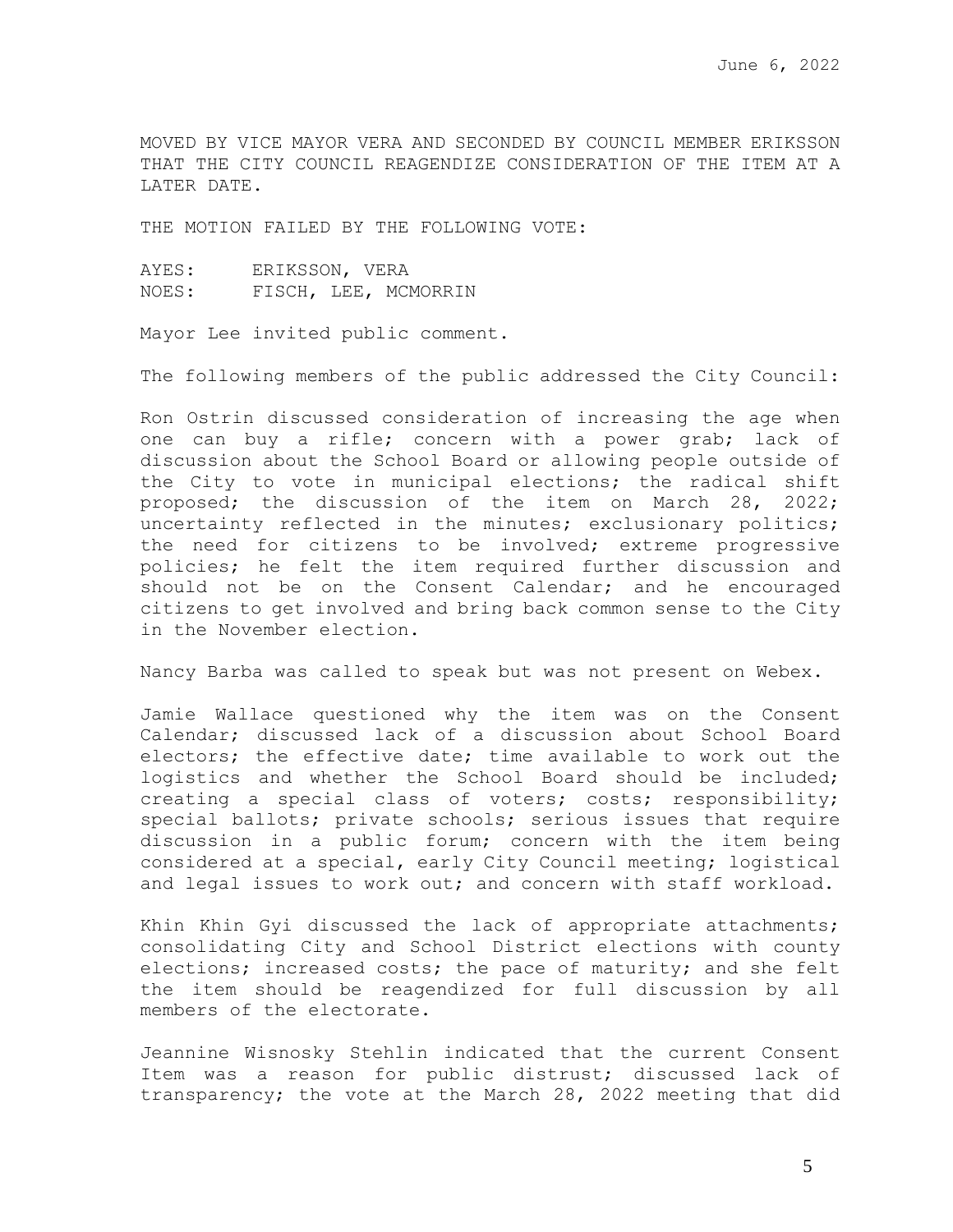not include the School District; and she wanted to see the City Council follow proper policy and act in good faith by reagendizing the issue an Action Item rather than a Consent Item.

Discussion ensued between staff and Council Members regarding placing the item on the agenda as a Consent Calendar Item rather than as an Action Item; procedures; the ability to fully discuss the item and take action; distinctions between Consent and Action Items; School Board elections vs. municipal elections; and City control of the School Board.

Ada Meighan-Theil thanked the City Council for the clarification noting that there is much confusion about the issue; she discussed School Board elections included in the City Charter; grievances raised about not having enough time to fairly discuss the measure; previous lengthy discussions on the matter; community input; discussions with the School Board; technicalities as a last effort to restrict enfranchisement; promotion of civic engagement; democracy as being meant to get people involved; anecdotal evidence; political involvement as a learned behavior; best serving the City; allowing ample opportunity to practice involvement in democracy from an early age; providing opportunity to vote in a safe and nurturing environment; a Temple University Study published by the National Institute of Health regarding cognitive capacity of 16-yearolds; she encouraged lowering the voting age; and felt the item should move forward.

Bryan Sanders discussed the importance of debate; mailings to residents who do not check email or attend City Council meetings; he questioned what public notification requirements were for the affected constituents before changes are made to the Charter; and he wanted to see community workshops held about the issue.

Cindy Bailey wanted to see items considered separately rather than being attached to something else; she disagreed with comments by Ms. Meighan-Theil that evidence was anecdotal; discussed making it clear which agenda items can be debated; concern that the process is not transparent; lack of notification and awareness; the R1 issue; cognitive abilities of 16-year-olds; and different brain processes for those in their 20s and 30s.

Kelli Estes expressed concern that the topic had grown from the original agenda item; noted that the item had not been fully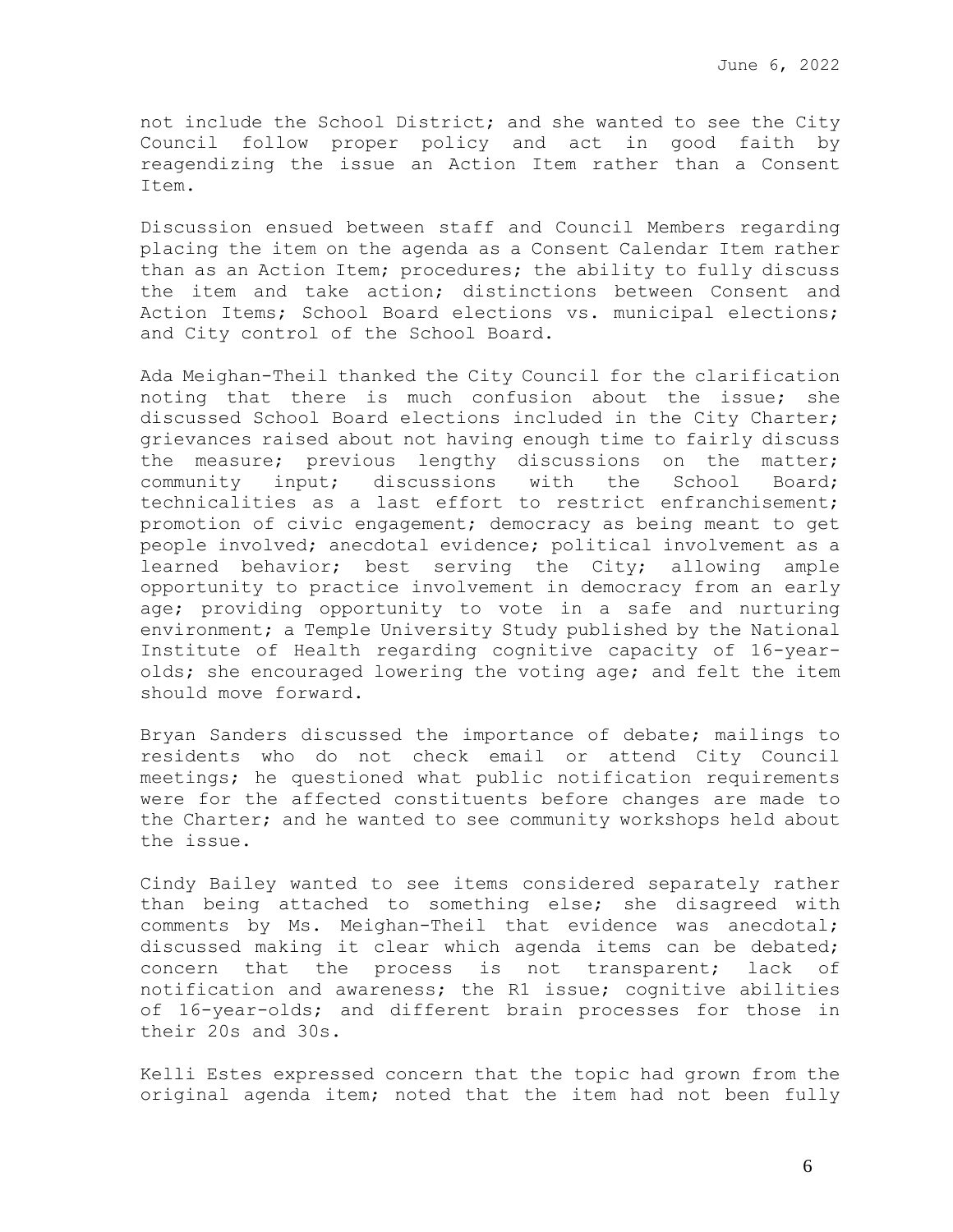costed out and more work needed to be done; pointed out statistics indicating that less than 5% of 18-20-year-olds vote; discussed the defeat of the measure state-wide; undefined reoccurring costs; the current spending rate of the City; concern that costs will be on the tax-payers; she noted that the rest of the state was not participating; pointed out that 30% of students attend Culver City schools on a permit; and she asked that the City be cost conscious and defer the matter to a later, fully-understood agenda item.

Rosalind LaBriola asked that the item be placed on a future agenda to allow for more information to be gathered and more public discussion for the very important matter.

Denise Neal expressed support for civic engagement; asserted that as a parent and educator, she did not support the item; she discussed concern with the lack of public outreach; and she felt that if one is not able to enter into a legally binding contract, a consensual relationship, or purchase cigarettes or alcohol, one should not be able to vote either.

Steve Siegel expressed support for comments made by previous speakers, 90% of whom opposed the item; felt that Council Members should listen to their constituents noting the need to allow additional time for consideration; discussed lack of transparency and notification; support for civic engagement; feedback from parents; and he felt that study was needed before putting the onus on children to vote.

Rosi Gabl asserted that certain Council Members wanted to get children to the polls in order to control the vote; discussed indoctrination; recruiting; the recent visit to the High School by Mayor Lee; the need for politics to divide in order to be effective; revolutionaries who come to power using similar tactics; and inclusion of illegal citizens in the voting process.

Marci Baun felt that the matter should be agendized; discussed Consent Items vs. Action Items; the need to publicize the issue; the importance of careful consideration of changing the City Charter; the recent brawl at the High School; indoctrination vs. encouraging people to think for themselves; and the need for information about financial implications.

Melissa Sanders echoed comments made by previous speakers in opposition to the item; discussed concern with trying to push through a ballot measure without solid information about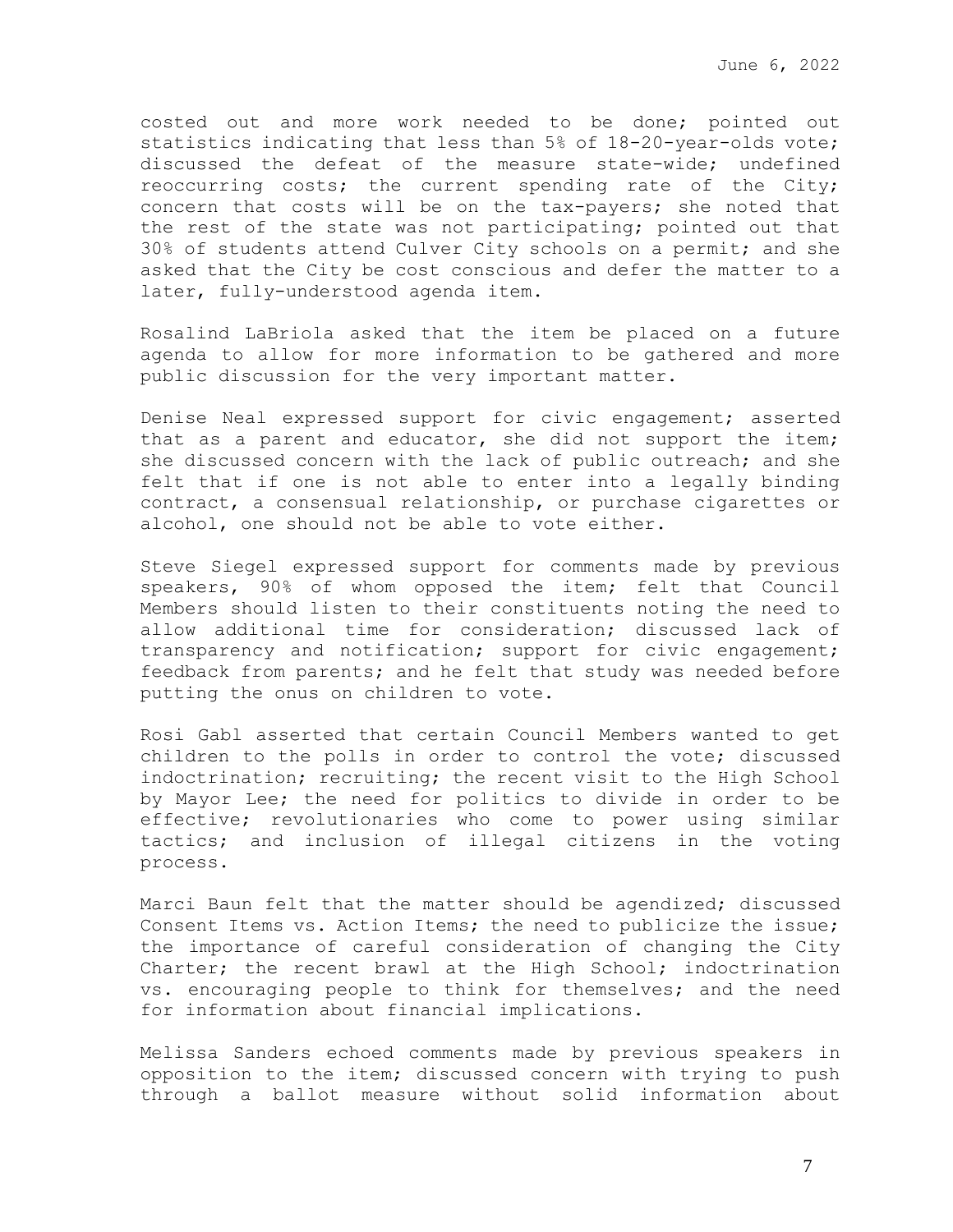financial impact; logistics; students who attend school in the City but do not live here; and she proposed allowing students to practice voting but not have it count to see how many students would actually turn out to vote.

Cary Anderson was called to speak but could not be heard.

Celeste Nunez, student, advocated for lowering the voting age; discussed including the School Board; decisions affecting students; the ability to work, file taxes, and become emancipated at the age 16; responsibilities; decision-making capabilities; and the feeling that most people that are not civically engaged would not go to the trouble of filling out a ballot.

Freddy Puza was called to speak but did not respond.

Disa Lindgren expressed support for the item; noted lengthy discussion of lowering the voting age over several years; discussed eloquent arguments made by the young people who would be affected; providing an opportunity to extend the franchise; paper mailings; the item on the ballot for people to vote on; and she urged the City Council to vote in favor of the item noting the hard work that has gone into the process.

Steven Jones discussed outreach and ensuring that everyone has a voice in City matters, and he asked that every registered voter be provided with information to be allowed to vote on whether the Charter should be amended or not.

Rebecca Rona Tuttle expressed concern with the tone of some of the speakers in opposition to putting the item on the ballot; discussed discouraging people from participating; using positive language and a pleasant tone of voice; repeated abuse; the distinction between putting something on the ballot and whether a 16-year-old can vote; she questioned what was wrong with bringing the issue before the voters; and noted opportunities for additional conversation about the matter and sufficient time to gather information about the financial impacts.

Cary Anderson was called to speak but did not respond.

Discussion ensued between staff and Council Members regarding various meetings and events with Vote 16 members going back to 2018; the item that was ready to be placed on the ballot before the pandemic began; extensive work done over a number of years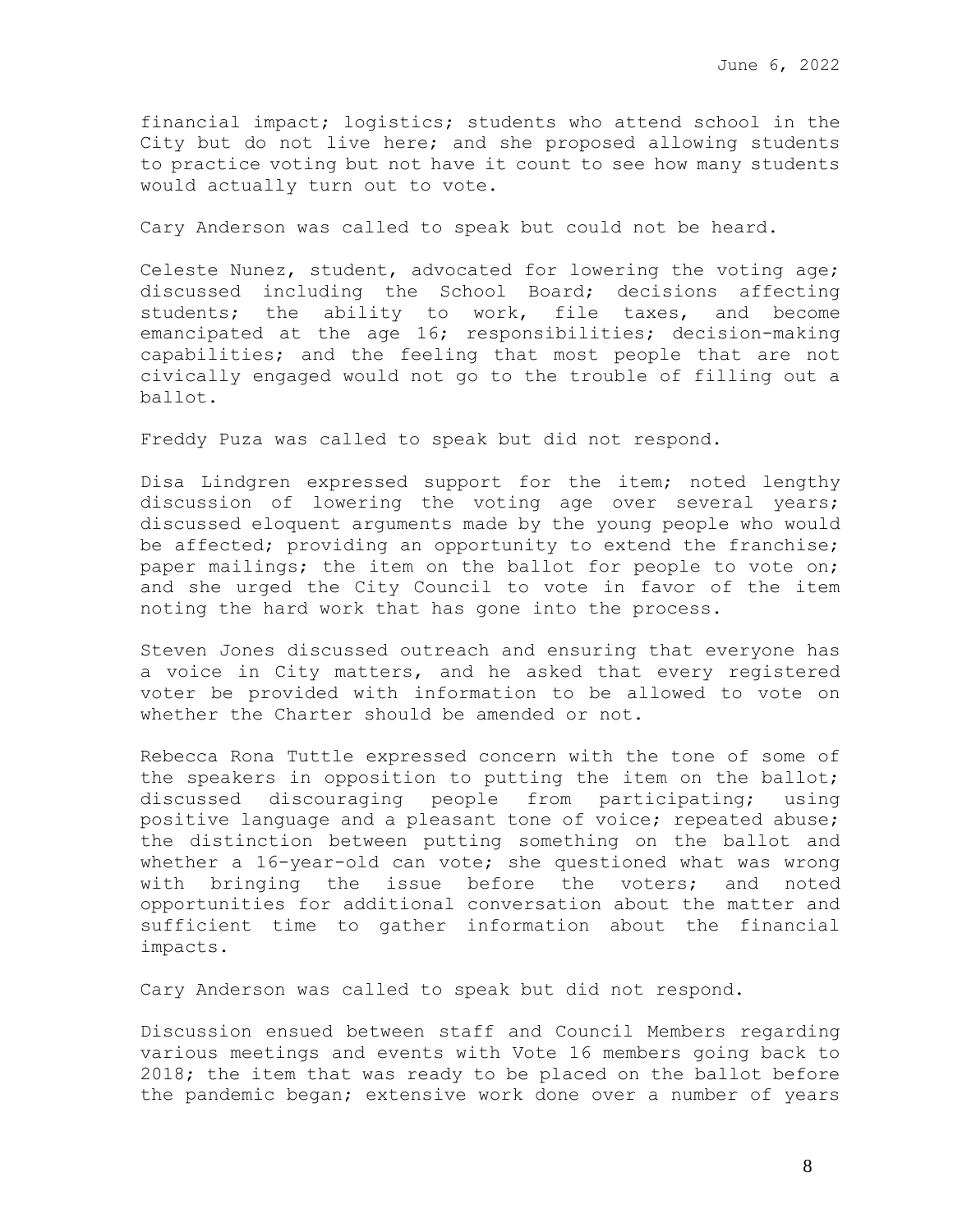June 6, 2022

to allow the community to have the opportunity to vote on the issue; calls for other items to be on the ballot; appreciation to the young voices for their advocacy; unwelcoming spaces; attempts to discredit people as part of politics; the concept of adultism; centering equity and the closest to the issue; transit; climate; allowing those impacted by decisions made by the City Council to have a voice; community organizations in support of Vote 16; and support for bringing the item to a vote on the ballot in November.

Additional discussion ensued between staff and Council Members regarding the need to clarify logistics before moving forward; financial implications; the need for more work to enable people to be able to decide; the feeling that the item is too vague and a placeholder; sending a ballot to every voter in the City; lack of criticism on the actual agenda item; frequency of measures put to voters; the action of a future City Council; whether it is necessary to protect voters from answering the question; allowing the voters to weigh in after four years of discussion; approval of the ballot question and draft Charter language; setting up an argument drafting subcommittee; allowing the community to have the choice; reagendizing the item to allow time to provide more information; organizational consistency of Vote 16; allowing a way to voice concerns; and the importance of early engagement.

MOVED BY COUNCIL MEMBER FISCH AND SECONDED BY MAYOR LEE THAT THE CITY COUNCIL: APPROVE THE BALLOT MEASURE LANGUAGE TO AMEND THE CITY CHARTER TO LOWER THE VOTING AGE TO 16 FOR CULVER CITY MUNICIPAL ELECTIONS AND CULVER CITY BOARD OF EDUCATION FOR PLACEMENT ON THE NOVEMBER 2022 ELECTION BALLOT.

THE MOTION CARRIED BY THE FOLLOWING VOTE:

AYES: FISCH, LEE, MCMORRIN NOES: ERIKSSON, VERA

**o0o**

**Action Items**

Item A-1

## **CC - Interview of Applicants in Consideration of Appointment to Various Commissions, Boards, and Committees**

Mimi Ferrel, City Clerk Specialist, provided a summary of the material of record.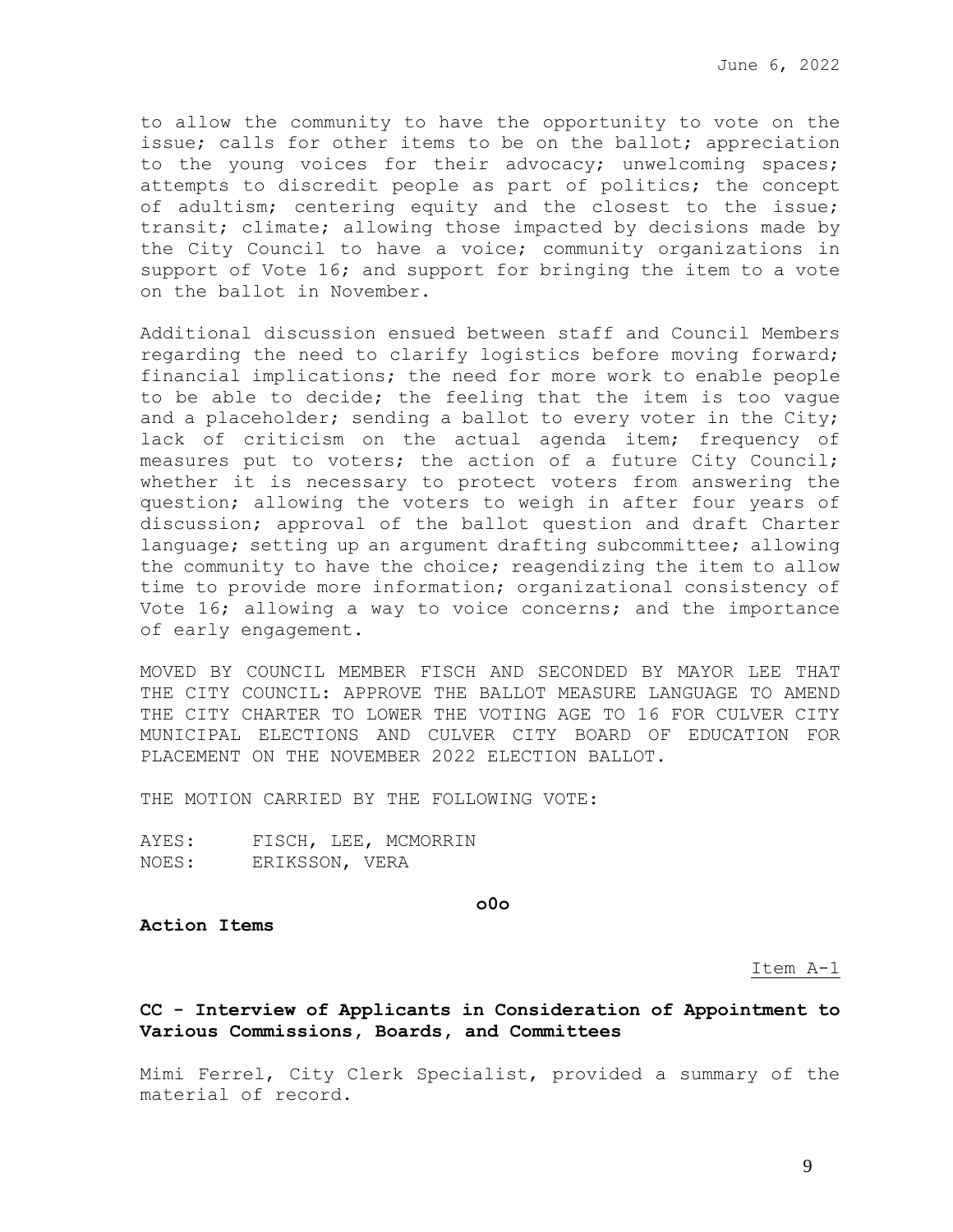Jeremy Bocchino, City Clerk, discussed procedures for making public comment.

Mayor Lee invited public comment.

The following members of the public addressed the City Council:

Sal LaPardo discussed his desire to serve on the Civil Service Commission; his understanding of the function of the Commission and duties of Commissioners; and he clarified that he was only applying to the Civil Service Commission.

Mimi Ferrel, City Clerk Specialist, clarified that Mr. LaPardo's application had been added to the pool of applicants in an email sent in the afternoon, and she indicated that he had also applied previously.

Jeremy Bocchino, City Clerk, indicated that there were four applicants to the Civil Service Commission: Edward Baughan, Rachelle Jackson, Robert Lucero who applied to several other bodies, and Sal LaPardo.

Mimi Ferrel, City Clerk Specialist, called upon applicants to the Cultural Affairs Commission to speak: Menes Guirguis, Walter Mees, Ehsaan Mesghali, Theresa Ross-McCarthy, Adam Sriro, and Nabil Yacoub.

Ehsaan Mesghali provided background on himself; discussed his understanding of duties of the Cultural Affairs Commission; his qualifications; he expressed enthusiasm for being able to serve his City; and, responding to inquiry, he indicated that he did not have a specific preference of what to focus on but has much experience in public art, and he cited specific public art that he admired.

Adam Sriro provided background on himself; reported that this was his second application to the Cultural Affairs Commission; he expressed interest in Historical Preservation; discussed opportunities to improve on the program; Public Art; National Registry criteria; providing informed decisions; and, responding to inquiry, he indicated that he had the time needed to devote to Commission efforts; Edison did not have a lab; he discussed the collection and curation crisis in California; cultural resources that should be enhanced and preserved; the legal definition of historical significance; nostalgia; creating criteria that can be followed moving forward; work with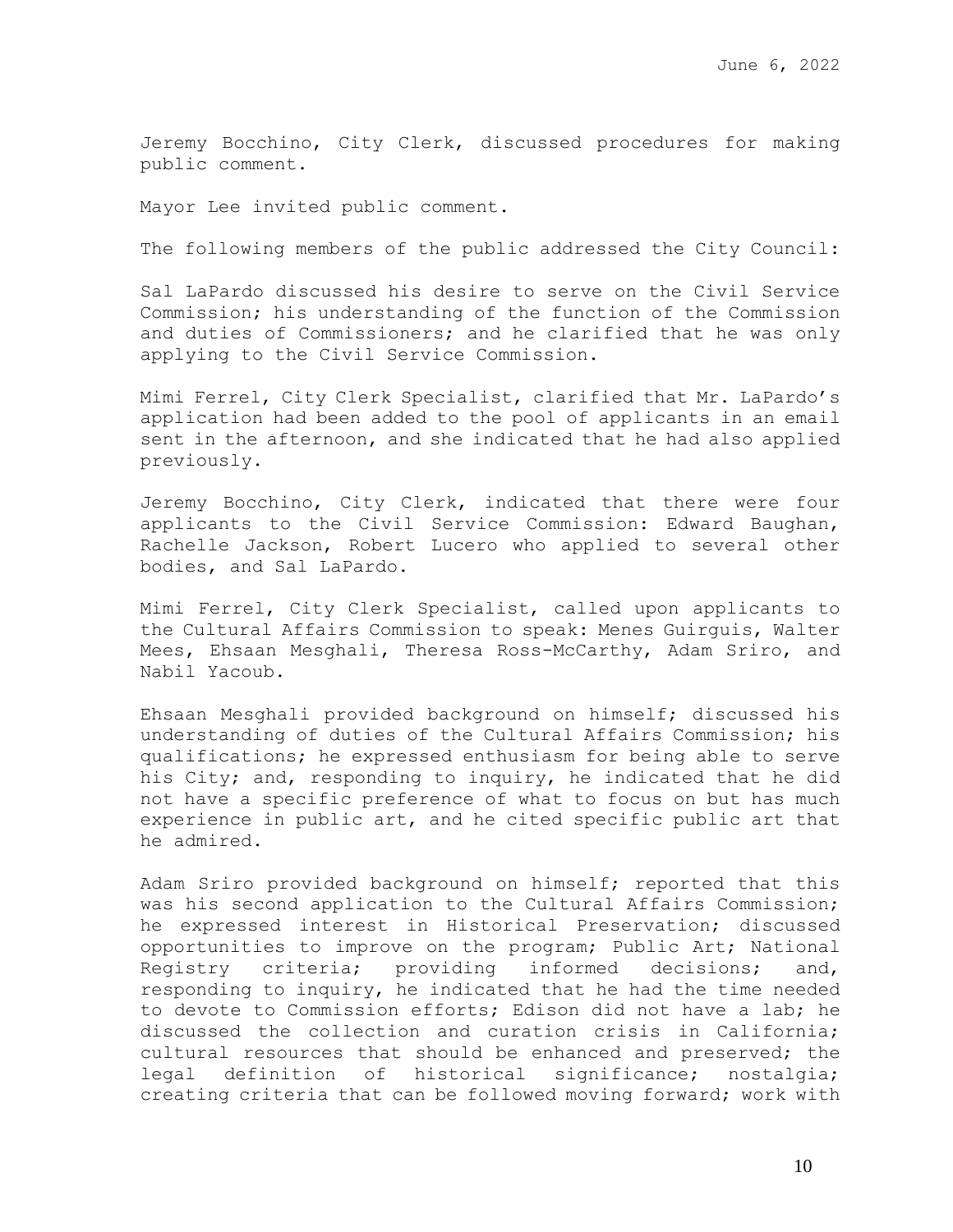tribes and cities; California Environmental Quality Act (CEQA) requirements; interpretive displays; acknowledgement of who occupied the area before; and tying the present to the past.

Mimi Ferrel, City Clerk Specialist, announced the following applicants to the Parks, Recreation Community Services Commission: Cynthia Block, Nahed Guirguis, Rolan Hernandez, Beth Hyatt, Howard Jacobowitz, Andrew Lachman, Jane Leonard, Roger Naftzger, and Steve Reitzfeld.

Andrew Lachman discussed his work on the Finance Advisory Committee (FAC); the hearing on the parks bond; the need to fund an update of parks infrastructure; he indicated that he was committed and would be honored to be reappointed to the FAC, but was interested in being a part of the effort to try to get a bond program put together to properly fund the parks; responding to inquiry, he indicated that his commitment was to finishing the business license tax, but he had interest in the parks bond; and he received clarification that the FAC would be a part of any parks bond.

Council Members expressed appreciation to Mr. Lachman for his work and his for communication with the Council regarding work done by the FAC.

Jane Leonard provided background on herself; expressed eagerness to serve; discussed the Parks and Facilities Master Plan; her qualifications; the Asset Replacement Fund; she encouraged consideration of gender and generational equity in consideration of the position; and, responding to inquiry, she indicated that she had applied last year and was not currently involved in any City activities.

Beth Hyatt provided background on herself; discussed her preference to stay on the Landlord Tenant Mediation Board or the Vector Control position but indicated being open to serving on the Parks, Recreation, and Community Services Commission.

Howard Jacobowitz provided background on himself; expressed eagerness to serve on the Parks, Recreation, and Community Services Commission; and, responding to inquiry, he reported that he had withdrawn his application to the Fiesta La Ballona Committee.

Mimi Ferrel, City Clerk Specialist, announced the following applicants to the Planning Commission: Bradley Brook, Andrew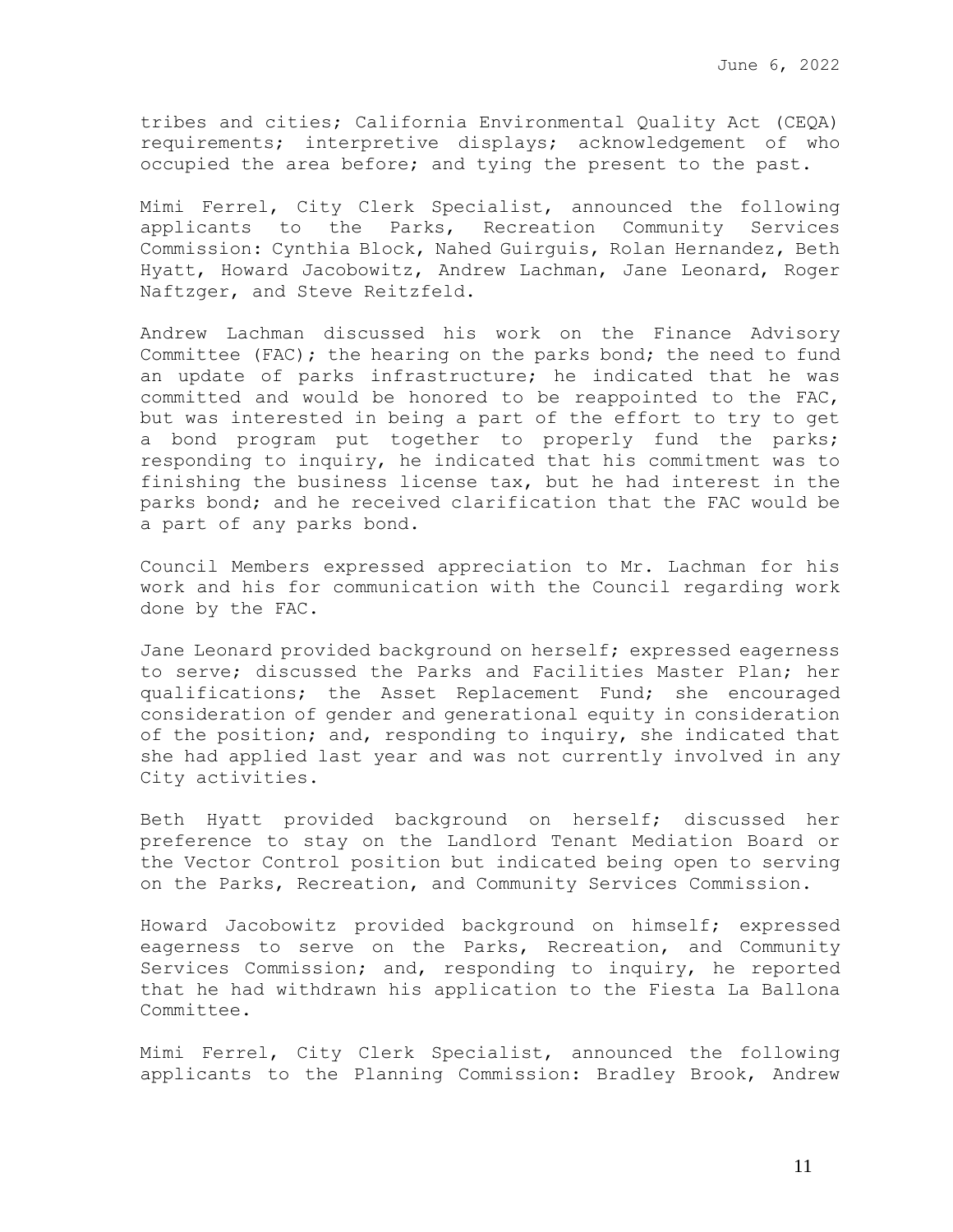Flores, Zechariah Gaskell, Beth Hyatt (already spoke), Stephen Jones, Robert Lucero, Ronald Ostrin, and Peter Smith.

Ron Ostrin indicated that he had applied to the Planning Commission and the Advisory Committee on Housing and Homelessness (ACHH); expressed eagerness to serve; provided background on himself; discussed important issues confronting the City; over-generalizing and stereotyping homeless individuals; the inability to build the way out of the homeless issue; increased density in the City; smart planning; preserving the urban tree canopy; making the building process more friendly to developers; and, responding to inquiry, he indicated that the Planning Commission would be his first preference, but he felt the ACHH needed another point of view and he was interested in serving on that as well.

Steven Jones provided background on himself; discussed the role of a Planning Commissioner; the impacts of Planning decisions; responding to inquiry, he indicated that he would look beyond City borders when making Planning decisions; he discussed pollution; creating longer commutes; the observation that people with lower incomes generally live along traffic corridors and are the most exposed to commuting traffic; the importance of diversity on the Planning Commission; his involvement with Culver City for More Homes; providing a different perspective; policy engagement; and appreciation for how detail oriented outgoing Chair Sayles is.

Council Member Fisch expressed appreciation that Mr. Jones specifically addressed questions asked which showed preparation and respect for the process and the City Council, and he indicated that all applicants would be well-advised to do the same.

Andrew Flores provided background on himself; indicated he was applying for the Planning Commission; discussed duties of the position; and, responding to inquiry, he discussed benefits of his position as a Los Angeles County Regional Planner and his inspiration for stepping forward.

Mimi Ferrel, City Clerk Specialist, reported that Anissa Di Vincente, applicant for the employee position on the Equity and Human Relations Advisory Committee was not present at the meeting, and she invited Raven Bradley to speak.

Raven Bradley provided background on herself; discussed her interest in serving in the youth position on the Equity and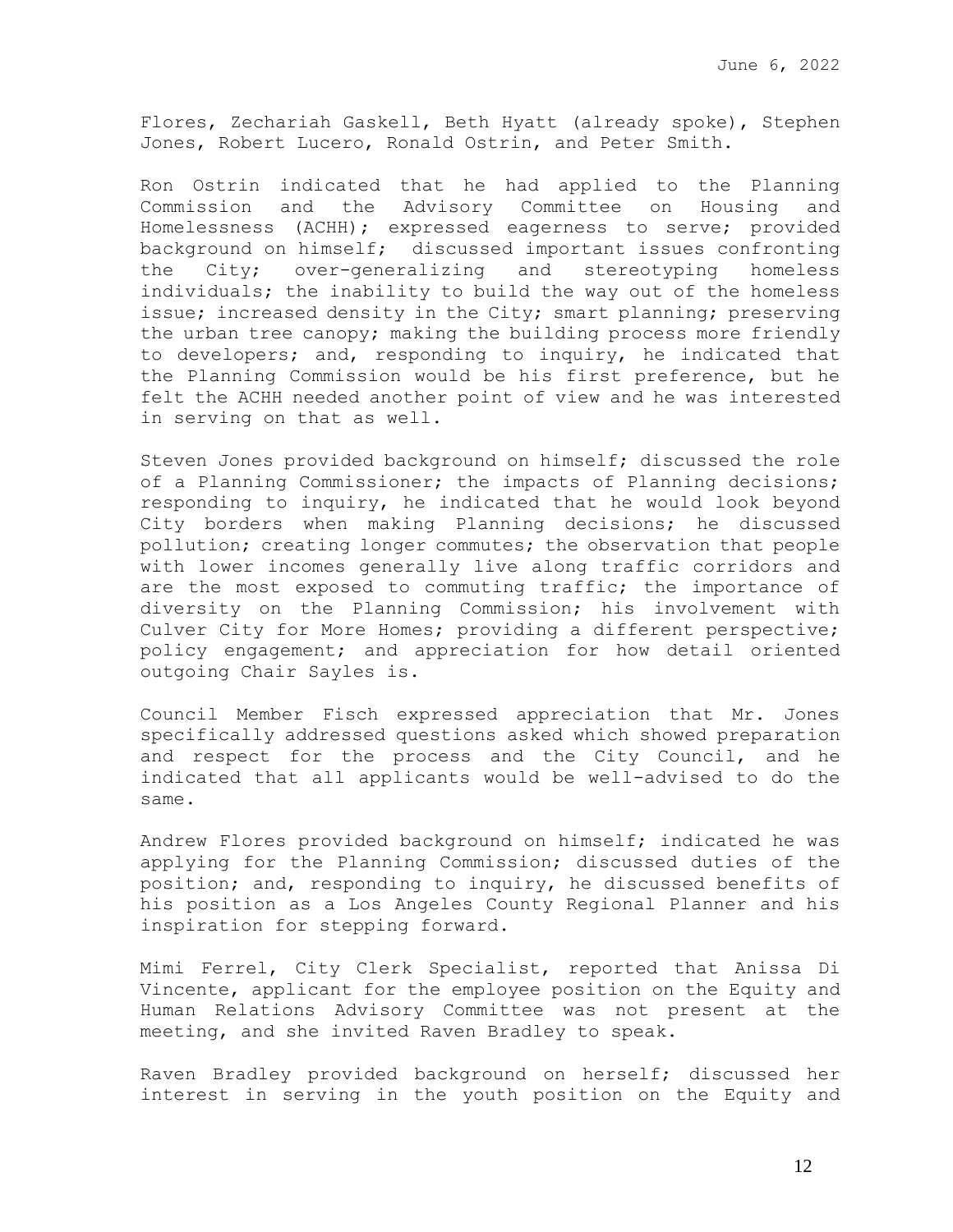Human Relations Advisory Committee; the importance of providing the youth perspective; promotion of programs to increase cultural competency and education; the importance of the full acceptance of people in all aspects of life; the need for more education about cultures in the community; and, responding to inquiry, she indicated that she would be a senior next year.

Mimi Ferrel, City Clerk Specialist, invited Jay Garacochea, applicant to the Board of Trustees of the Los Angeles County West Vector and Vector-Borne Disease Control District to speak noting that Beth Hyatt had already spoken, and Lynn Bossone had withdrawn her application.

Jay Garacochea requested reappointment to the Los Angeles County West Vector and Vector-Borne Disease Control District Board of Trustees; he presented letters of recommendation; discussed his service and accomplishments on the Board since 2015; education; and, responding to inquiry, he discussed distribution of mosquito awareness information; standing water; notification to the District; and he agreed to research pesticides and the reduction in the general insect populations.

Mimi Ferrel, City Clerk Specialist, announced the following applicants to the Landlord Tenant Mediation Board: Carole Glodney, Beth Hyatt (already spoke), Debi Lee, and Julianna Thompson.

Carole Glodney, applicant for Member-at-Large of the Landlord Tenant Mediation Board, expressed her desire to serve; provided background on herself; and she felt that she could be a neutral party and that her experience would be beneficial.

Mimi Ferrel, City Clerk Specialist, reported that the Advisory Committee on Housing and Homelessness (ACHH) was a unique body in that there was no residency requirement, but applicants must have a connection to the City; she stated that the bylaws suggested trying to recruit a member over 65, a member between 16-25 and one who has or is experiencing homelessness; she announced the following applicants to the ACHH: Alex Merin, Carol Sales, Devin Yaeger, Nahed Guirguis, Robert Lucero, Zechariah Gaskell, Ronald Ostrin (already spoke); and she reported that Andre Bueno had been added to the pool of applicants.

Devin Yeager provided background on himself; he hoped to bring innovation and energy to the ACHH to help solve issues cost effectively and promptly; reported attending the last two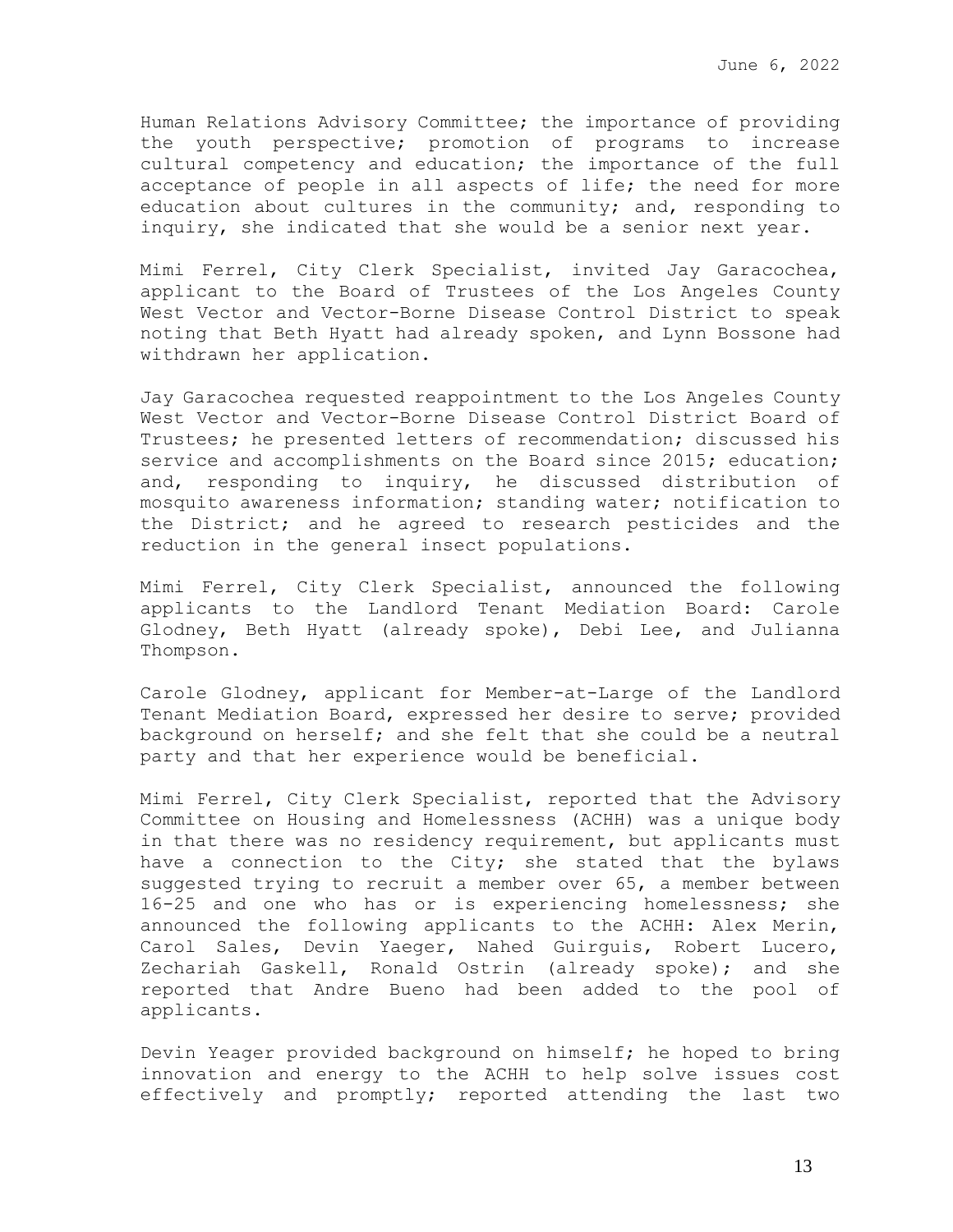meetings; discussed acting as a bridge between the City Council and the community; bringing a neighborhood perspective to the meeting; and, responding to inquiry, discussed charity work in Uganda and work on the Health and Housing Committee of the Neighborhood Council.

Andrew Bueno provided background on himself; discussed his applicable experience; duties of the ACHH; the need for joint development opportunities to solve the housing crisis; and, responding to inquiry, he discussed the effectiveness of Tiny Homes; rapid deployment abilities; the need for investment and infrastructure for long-term housing; the emergency housing voucher program; partnerships; bridge housing; inspection requirements; partnerships with community organizations; and length of the process.

Mimi Ferrel, City Clerk Specialist, announced the following applicants to the Bicycle and Pedestrian Advisory Committee: Marci Baun, Cynthia Block, Aaron Celestian, Zechariah Gaskell, Bernard Leichter, George Montgomery, Michelle Weiner, and she indicated that an application had been added for Travis Morgan.

Marci Baun provided background on herself; discussed duties of Members of the Bicycle and Pedestrian Advisory Committee (BPAC); and she felt that her experience could be valuable to the Committee.

Aaron Celestian provided background on himself; discussed the role of the BPAC and his goals if appointed; expressed appreciation for improvements made to bike infrastructure in Culver City; and, responding to inquiry, he discussed bike infrastructure around USC and pinch points in Culver City.

George Montgomery provided background on himself; discussed his service on the BPAC as the Business Representative; accomplishments; and he hoped to be reappointed to continue his work.

Michelle Weiner provided background on herself; discussed her service on the BPAC as the Chair and on other subcommittees; highlights of work done by the Committee; more to be done; and she expressed eagerness to continue her service.

Travis Morgan provided background on himself; discussed his service on the BPAC in the Resident position and hoped to be reappointed to continue seeking win-win solutions; discussed unfilled positions; he noted that he was the only representative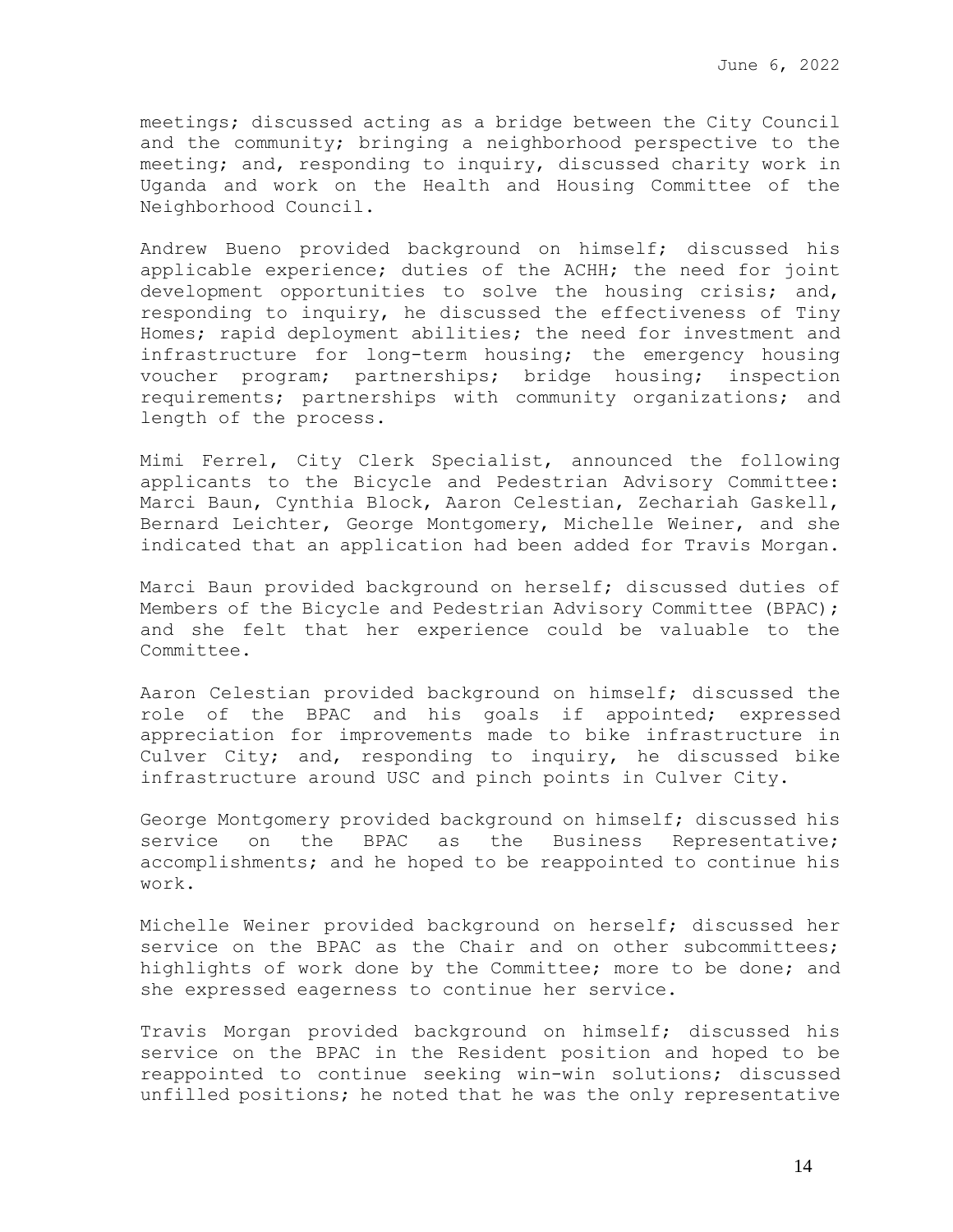from the Fox Hills area; discussed the percentage of scooter and BikeShare vehicles deployed to Fox Hills; mode switching to walking; the Expo Line; length of time it takes to get to the E-Line from Fox Hills using various modes; he wanted to see the City focus on mobility and equity; and, responding to inquiry, he discussed coordination with Public Works and the gap in interaction between the BPAC and Transportation.

Council Member McMorrin thanked Mr. Morgan for amplifying the deficit in mobility options in Fox Hills and for his application.

Mimi Ferrel, City Clerk Specialist, announced the following applicants to the Fiesta La Ballona Committee: Andrew Horowitz, Howard Jacobowitz (already spoke) John Lopez, and Beth Hyatt (already spoke).

Andrew Horowitz provided background on himself; discussed the functions of the Fiesta La Ballona Committee; and the history of the event.

Mayor Lee invited Mr. Horowitz to attend the upcoming Juneteenth event.

John Lopez provided background on himself and discussed his intentions in applying to serve on the Fiesta La Ballona Committee.

Marta Valdez provided background on herself; indicated wanting to serve on the Fiesta La Ballona Committee or the Disability Advisory Committee; discussed her applicable experience; and, responding to inquiry, she indicated her preference to serve on the Disability Advisory Committee.

Mimi Ferrel, City Clerk Specialist, announced the following applicants to the Disability Advisory Committee: Constance Carlson, Robert Lucero, Robyn Tenesapf, and Marta Valdez (already spoke).

No speakers came forward.

Mimi Ferrel, City Clerk Specialist, announced the following applicants to the Finance Advisory Committee: Ana Garcia-Lima, Zechariah Gaskell, Beth Hyatt (already spoke), Andrew Lachman (already spoke), and Kevin Lachoff.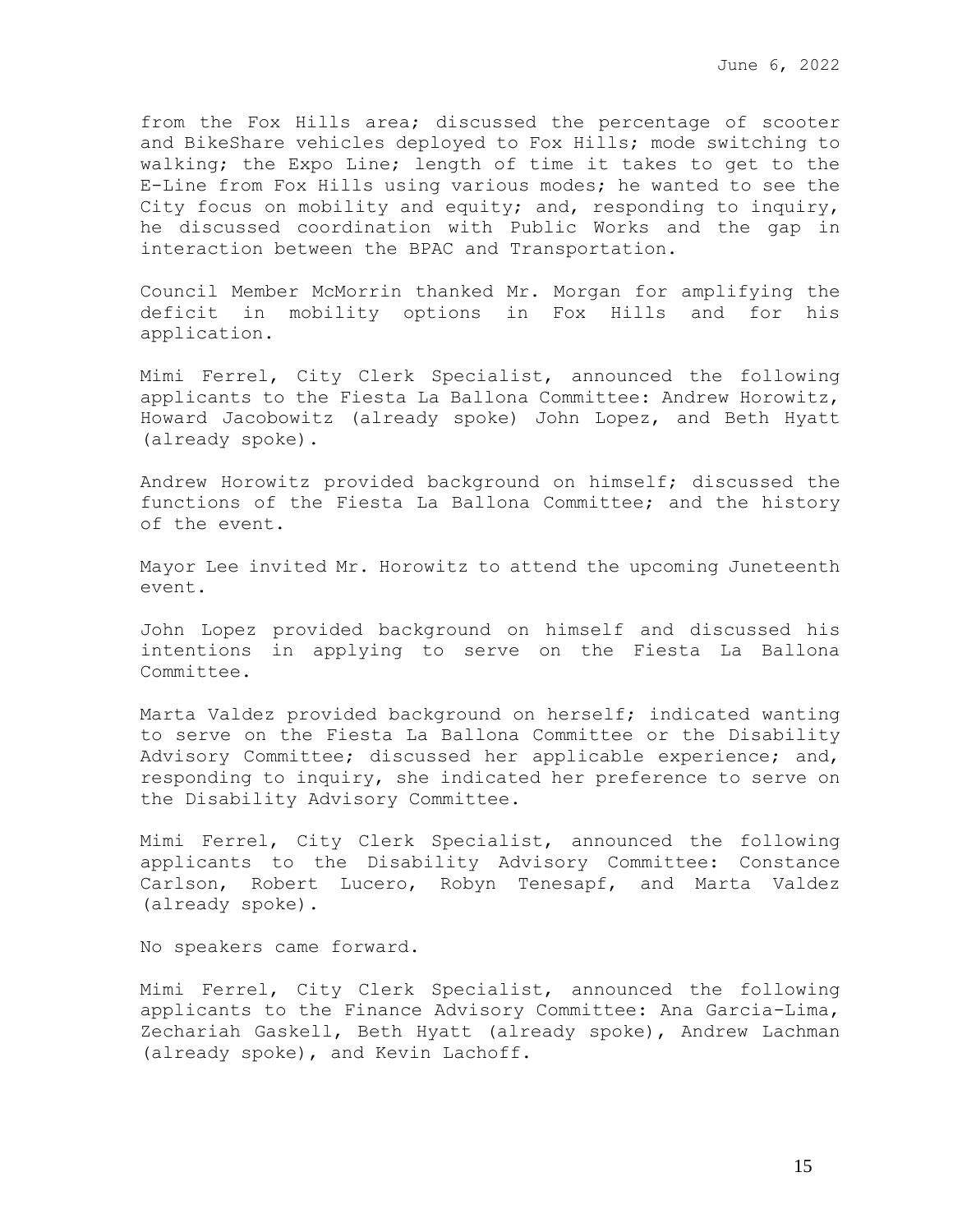Ana Garcia-Lima provided background on herself; discussed her understanding of the role of the Finance Advisory Committee (FAC); expressed appreciation to the City and eagerness to serve; and, responding to inquiry, she indicated that this was her first time applying to the Committee and she had applied because she knew she had the experience to do a good job.

Kevin Lachoff discussed accomplishments during his tenure on the FAC; recent turnover on the Committee; and, responding to inquiry, he discussed recent consideration of the business license fee modernization by the Committee and the consensus that the item should be a longer-range goal due to timing issues and that a 2024 implementation was preferred.

Mimi Ferrel, City Clerk Specialist, announced the following applicants to the LAX Area Advisory Committee: Jorge Alvarez, Kevin Klowden, Luciano Nocera, Victoria Pipken Lane, John Wahlert, and Nabil Yacoub.

Jorge Alvarez provided background on himself; discussed his applicable experience; and expressed desire to serve on the LAX Area Advisory Committee.

Victoria Pipken Lane indicated that she sought to withdraw her application and support the three incumbents.

Denise Neal indicated being invited to join Commissions over the past five years; asked about conflicts of interest; questioned whether positions would remain open until filled; the number of bodies one could apply for or join; whether posts were subject to state reporting; Form 700; oversight of the selection processes by a diversity and inclusion unit; and renumeration.

Mayor Lee noted that much of the information requested was available on the City website: www.culvercity.org/serve.

#### **o0o**

#### **Public Comment for Items NOT On the Agenda (Continued)**

Denise Neal discussed inequitable and exclusionary processes at the June 1 Fiesta La Ballona Committee; agendizing a discussion permanent apportionment of funds for the newly passed California law regarding FBA/ADOS; helping the FBA/ADOS population build strategic economic equity structures, vehicles, platforms, and systems to help build wealth and provide for future generations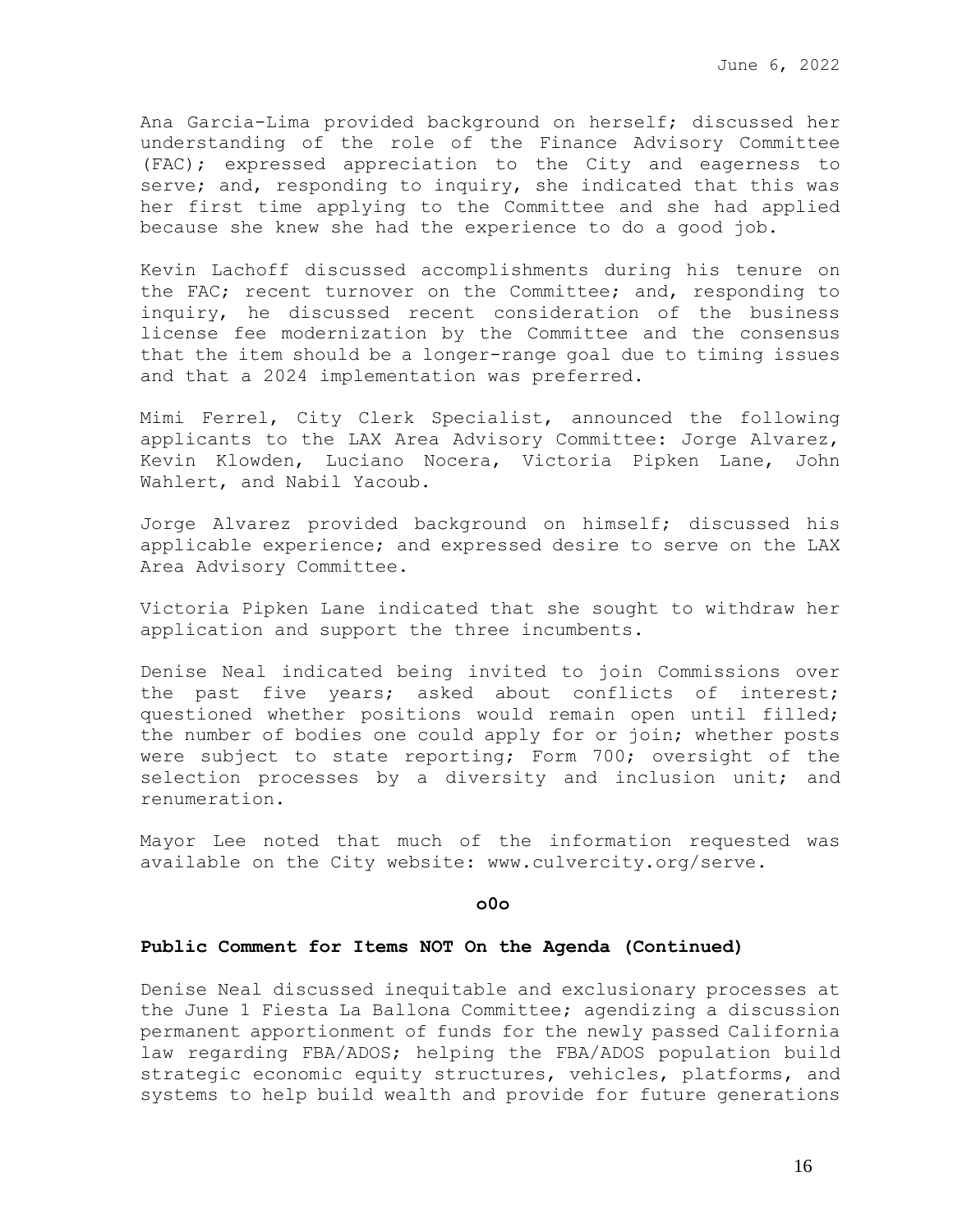before the 2022-2023 budget is adopted; fiscal responsibility; and she asked Mayor Lee to put Culver City on the map to leave behind the former legacy of racism, White Supremacy, and inequitable practices.

Mayor Lee reported upcoming discussions planned regarding reparations and items mentioned by Ms. Neal.

Cary Anderson reported receipt of a message indicating that that the City Manager would be out of the office until January 24; discussed comments made by Rebecca Rona Tuttle regarding attitude; and he expressed frustration with unsuccessful attempts to communicate and provide public comment.

**o0o**

### **Items from Council Members**

None.

#### **o0o**

#### **Council Member Requests to Agendize Future Items**

Council Member Fisch received consensus to place an action item on the soonest agenda to consider whether to place an item on the November 8, 2022 General Municipal Election ballot to submit to the voters, an amendment to Culver City Municipal Code Section 11 to modify the business license tax rates and update various sections of the code, and, if desired, create an Ad Hoc Business License Tax Ballot Measure City Council Subcommittee and appoint members thereto and provide any other direction to the City Manager that the majority might feel appropriate.

Vice Mayor Vera asked that the meeting be adjourned in memory of Retired Battalion Chief Bob Newberry.

Mayor Lee asked that the meeting be adjourned in memory of the students and teachers in Uvalde and recent mass shootings in the country.

Council Member McMorrin received clarification that consensus was received earlier in the meeting to agendize a discussion for SB 1245, regarding access to reproductive health.

**o0o**